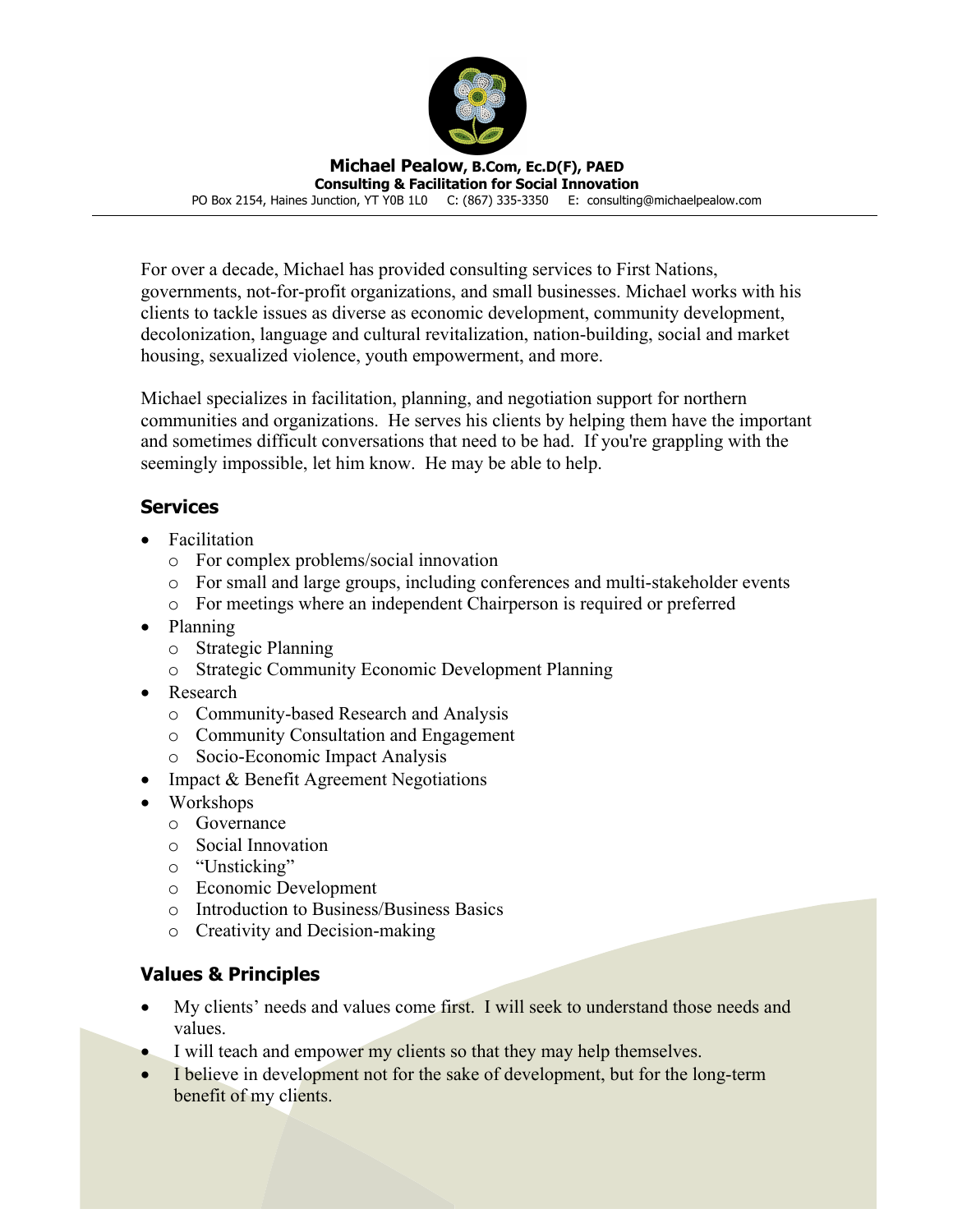

#### **Michael Pealow, B.Com, Ec.D(F), PAED Consulting & Facilitation for Social Innovation**

PO Box 2154, Haines Junction, YT Y0B 1L0 C: (867) 335-3350 E: consulting@michaelpealow.com

## **Codes of Conduct**

As an accredited member of the Economic Developers Association of Canada, I adhere to the Code of Ethics prescribed by the Association.

## **About Michael Pealow**

Michael Pealow was exposed to the north, from Alaska to Nunavut, at an early age and fell in love with the north and its people.

Pursuing that love, he relocated to Fort Liard in the Northwest Territories in January 2002, employed as the Economic Development Officer for Fort Liard, Trout Lake, and Nahanni Butte. In that position, he worked closely with communities and entrepreneurs, and thoroughly enjoyed helping them become self-sufficient.

Relocating to Whitehorse in August 2005, he spent a short time as the Acting Senior Business Development Advisor – Renewable Resources for the Government of Yukon before previous clients asked him to contract his services to them. Pealow left Government of Yukon in June 2006 to establish a business and economic development consulting company. Since then, the company has grown, taking on a wider variety of facilitation and community development-related projects.

# **Past Projects**

## **Facilitation and Public Engagement**

- "Changing the Story to Upholding dignity and Justice: Yukon's MMIWG2S+ Strategy" Technical Working Group, *Implementation Framework* (facilitation), 2021-2022 (in progress)
- Yukon Mineral Development Strategy, *Pre-Engagement, Engagement, and Process Facilitation*, 2020- 2021
- Yukon Housing Corporation, *2021 Housing Summit*, 2021
- Yukon Government, Public Service Commission, *Senior Management Team Retreat*, 2021
- Youth Climate Change Panel, 2021
- Yukon Government, *Under the Big Tent – Positive Youth Development*, 2021
- Children First Society, *Designing Universal Childcare in the NWT*, 2021
- Yukon Government, Tourism and Culture, *Senior Management Team*, 2021
- Yukon Government, Department of Economic Development, *Staff Retreat*, 2021
- Yukon Government, Department of Economic Development, *Senior Management Team Retreat*, 2021
- Yukon University, Diversity and Inclusion in Business Support Services (co-facilitated with Math'ieya Alatini, Antoinette Greenoliph), 2021
- Yukon Government, Public Service Commission, Diversity and Inclusion Branch, LGTBO2S+ *Employee Resource Group Focus Group*, 2021
- Yukon Workers' Compensation Health and Safety Board, *Workplace Solutions Event*, 2021
- Village of Haines Junction, *Council Retreat*, 2021
- Village of Haines Junction, *Candidates' Debate*, 2021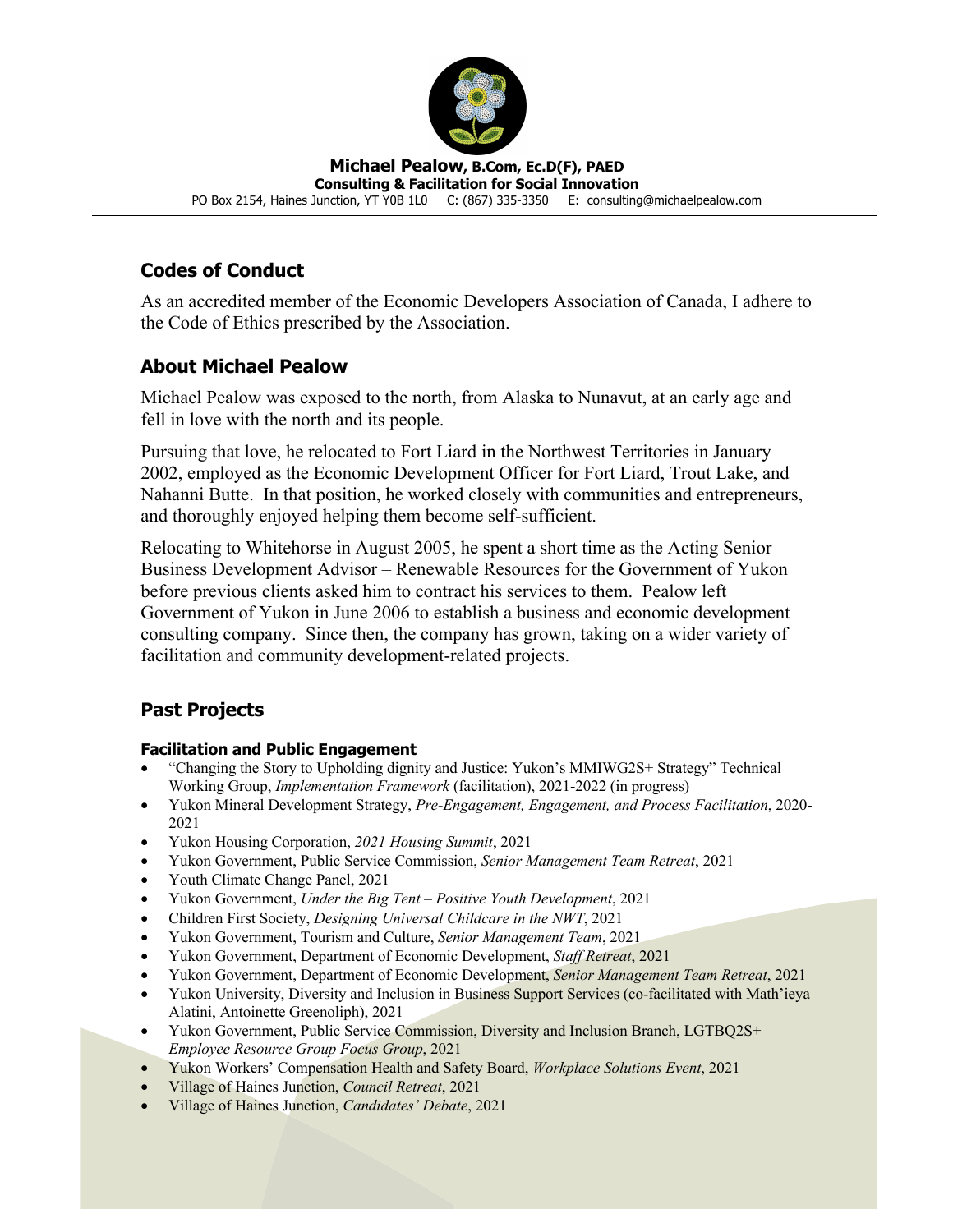

**Consulting & Facilitation for Social Innovation**

PO Box 2154, Haines Junction, YT Y0B 1L0 C: (867) 335-3350 E: consulting@michaelpealow.com

- Yukon Contractors Association, *Yukon First Nations Procurement Policy*, 2021
- Yukon Government, *Climate Change, Energy, and Green Economy Strategy*, community engagement and facilitation of partner meetings, 2018-2020
- Yukon Government, *Representative Public Service Working Group*, 2020
- Yukon Environmental and Socio-Economic Assessment Board, *Quill Creek Timber Harvest Plan*  (online public meeting facilitation), 2020
- Little Salmon/Carmacks First Nation, *Candidate's Debate* (moderator), 2020
- Yukon Government, Public Services Commission, Corporate Human Resources and Diversity Services, *Representative Public Service Plan*, 2018-2019
- Kwanlin Dun First Nation, Lands Policies, 2018-2019
- Kwanlin Dun First Nation, Capital Department, 2018-2019
- Champagne and Aishihik First Nations, *Da Kų Master Plan*, 2019
- Yukon Government, Department of Finance Management Team Facilitation, 2019
- Ta'an Kwäch'än Council, Community Concerns Meeting, 2019
- Yukon Forum, *Chapter 22*, 2018
- Yukon Forum, *Justice*, 2018
- Yukon First Nations Final Agreements Implementation Working Group, 2018
- Yukon Conservation Society, *The Solutions Economy*, 2018
- Yukon Government, Tourism and Culture, *Capacity Development and Training of First Nations Cultural Centres*, 2018
- Yukon Land Use Planning Council, *The Peel and Beyond*, 2018
- Yukon Quest, 2018
- Smart Cities Challenge *Affordable Housing Hackathon*, 2018
- Smart Cities Challenge Technical Advisory Group, 2018
- Arctic Council, Arctic EIA Project Facilitation, supporting lead facilitator, Barrett Horne, 2018
- Yukon Housing Corporation, supporting lead facilitator, John Glynn-Morris, 2018
- Ta'an Kwach'an Council, Unity Gathering breakout-group facilitator, 2018
- Council of Yukon First Nations First Nations Education Council FNEC Priorities, 2018
- Council of Yukon First Nations Management Retreats, 2016-2017
- Champagne and Aishihik First Nation, Council/Staff Retreats, 2016-2017
- Association of Yukon Communities Solid Waste Working Group, 2017
- Training Policy Committee Funders' Forum, 2017
- First Nation of Na-cho Nyak Dun Council Retreats, 2015-2016
- YESAA Forum on Sustainability, 2016
- Gwich'in Tribal Council Strategic Plan Review, 2016
- Tourism Industry Association of the Yukon Board Retreat Facilitation, 2016
- Music Yukon, 2015
- Yukon Film and Media Producers, 2015
- Northern Cultural Expressions Society, *AGM*, 2015
- Government of Yukon Museums Roundtable, 2014
- Nacho Nyak Dun Development Corporation Shareholders' Meetings, 2014
- Yukon First Nations Self-Government Secretariat, *Economic Development Forum*, 2010
- Yukon First Nations Self-Government Secretariat, *First Nations Economic Development Trust*, 2010
- Champagne and Aishihik Community Corporation, 2009-2010
- Taku River Tlingit First Nation, *Taku Safari Elder's Retreat*, 2008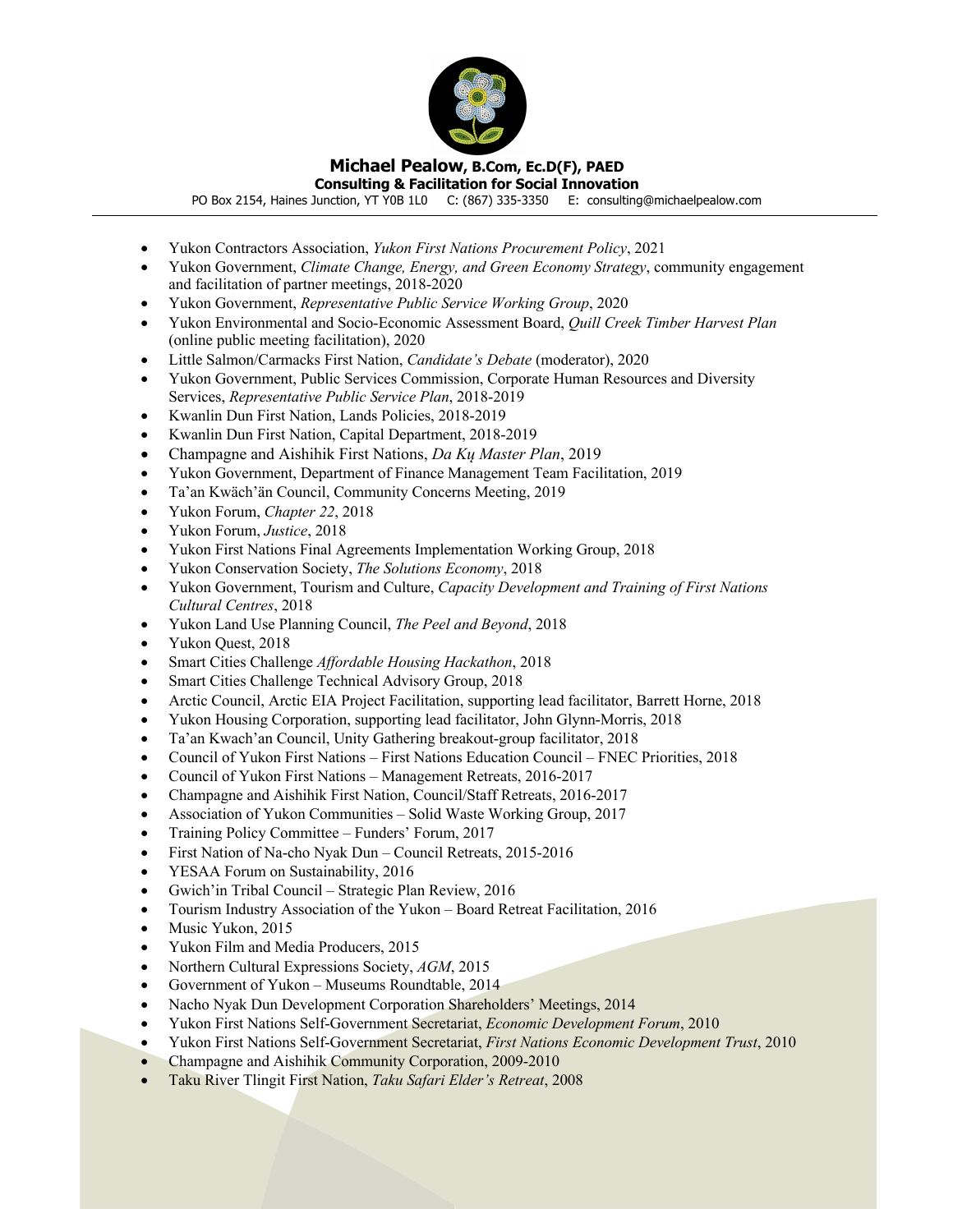

**Consulting & Facilitation for Social Innovation**

PO Box 2154, Haines Junction, YT Y0B 1L0 C: (867) 335-3350 E: consulting@michaelpealow.com

## **Strategic Planning**

- Yukon Government, Land Management Branch, 2021 (in progress)
- Association of Yukon Communities, 2021
- Vuntut Gwitchin First Nation Council, 2021
- Help and Hope for Families Society, 2021
- Athletics Yukon, 2021
- Yukon Government, Women's Directorate, 2021
- Grey Mountain Housing Society, 2020-2021
- Yukon Government, Public Service Commission, Diversity and Inclusion Branch, 2020
- Champagne and Aishihik First Nations, *Da Kų Master Plan,* 2019
- Champagne and Aishihik First Nations, *2019-2024 Council Priorities and Initiatives*, 2019
- Kluane First Nation, *Gap-Closing Funds Action Plan*, 2019
- Southern Tutchone Tribal Council, 2019
- Whitehorse Community Thrift Store, 2019
- BYTE Empowering Youth, 2018
- Yukon Convention Bureau, 2018
- Children First Society, 2018
- Yukon First Nations Language Revitalization Strategy, 2017
- Cowichan Tribes, 2017
- Council of Yukon First Nations, 2016
- Nacho Nyak Dun Development Corporation, 2015
- Champagne and Aishihik First Nations *2014-2018 Council Priorities and Initiatives*, 2015
- Yukon Sourdough Rendezvous Society, 2015
- Southern Tutchone Tribal Council, 2015
- White Ribbon Yukon, 2014
- BYTE Bringing Youth Toward Equality, 2014
- White Ribbon Yukon. 2014
- Vimy Heritage Housing Society, 2013
- Government of Yukon, Advanced Education Yukon Skills Table (in collaboration with MillierDickinsonBlais), 2012
- Yukon Government Women's Directorate, 2011
- 12028 Yukon Inc., 2011
- Northern Cultural Expressions Society, 2011
- Champagne-Aishihik Community Corporation, 2010
- Yukon Historical and Museums Association, 2007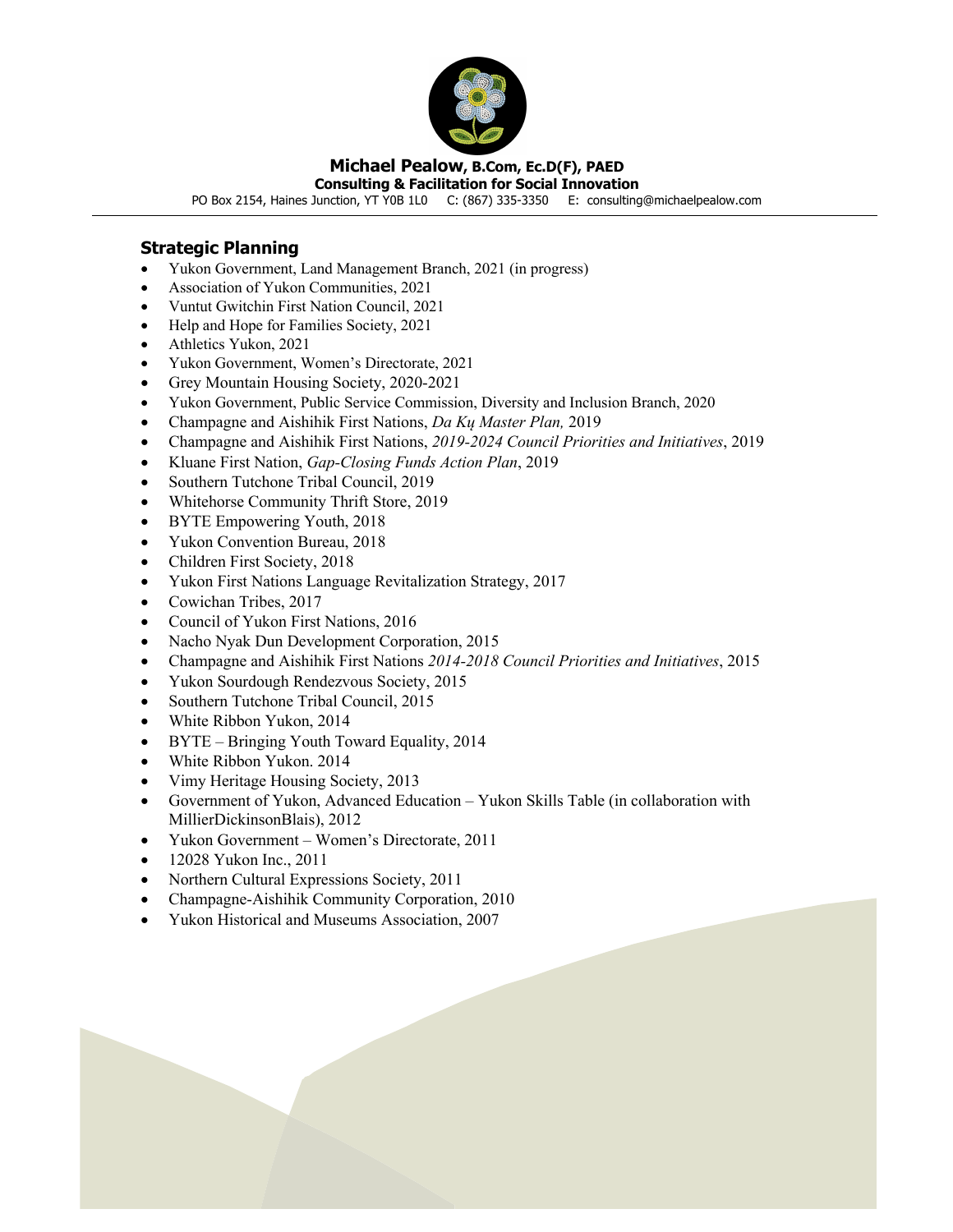

**Consulting & Facilitation for Social Innovation**

PO Box 2154, Haines Junction, YT Y0B 1L0 C: (867) 335-3350 E: consulting@michaelpealow.com

## **Strategic Community Economic Development Plans/Economic Development Plans**

- Smith's Landing First Nation, *Economic Development – Next Steps*, 2019
- Hamlet of Enterprise, NWT Tourism Strategy, 2018
- I'm Fur Real, *Fur Industry Action Plan*, 2018
- Dehcho First Nations, *Dehcho Economic Action Plan*, 2018
- Carmacks Community Readiness Initiative, 2017
- Sambaa K'e Dene Band, 2015
- Town of Inuvik (in collaboration with MillierDickinsonBlais), 2015
- City of Whitehorse (advisory role), 2014
- Vuntut Gwitchin First Nation, 2014
- Village of Carmacks (in collaboration with Across the River Consulting), 2011
- Tr'ondëk Hwëch'in, *Regional Economic Development Analysis* (in partnership with Vector Research and Gerry Ewert Consulting), 2008

### **Economic Development Negotiations, Negotiation Technical Support and Agreement Implementation Oversight**

- First Nation of Na-cho Nyak Dun, Comprehensive Benefits Committee member, 2021-present
- First Nation of Na-cho Nyak Dun, Mayo to McQuesten Transmission Line Project Agreement Lead Negotiator, 2019
- First Nation of Na-cho Nyak Dun, Alexco Resources Comprehensive Benefits Agreement Review negotiation team member, 2016
- First Nation of Na-cho Nyak Dun, Mayo B Project Coordinator/Steering Committee/Investment Agreement Oversight, 2010-2014
- First Nation of Na-cho Nyak Dun, Victoria Gold Comprehensive Benefits Agreement negotiations team member, implementation committee members, 2011-2014
- Tr'ondëk Hwëch'in Han Nation TH-Golden Predator Socio-Economic Accord Financial Benefits Schedule Review, 2012
- Fort Simpson Metis Nation Joint Venture negotiations, 2011
- Nahanni Butte Dene Band Canadian Zinc negotiations lead, 2007-2008
- Nahanni Butte Dene Band/Tthenaago Development Corporation negotiations representative, 2006

#### **Studies, Evaluations, and Reviews**

- Champagne and Aishihik First Nations, *Dän K'e Kwänjē Ghäkenīdän (We are Learning Our Language), Language Immersion Program Developmental Evaluationˆ,* 2019-present
- Challenge Disability Resource Group, *Operational and Financial Analysis* (assisting North of 56 Research an Economics), 2019
- City of Whitehorse, *Preliminary By-law Review Assistance*, 2016
- Women's Directorate/Yukon Housing Corporation, *Tenant Needs Assessment on Whitehorse Affordable Family Housing Program at 60 Selkirk*, 2015
- Women's Directorate, *Prevention of Violence Against Aboriginal Women Survey Development and Implementation*, 2015
- Yukon Government, Health and Social Services, *Gaps and Best Practices Analysis for Clients with Hidden Disabilities and Barriers to Employment - HeadStart Program* (in collaboration with John Glynn-Morris), 2014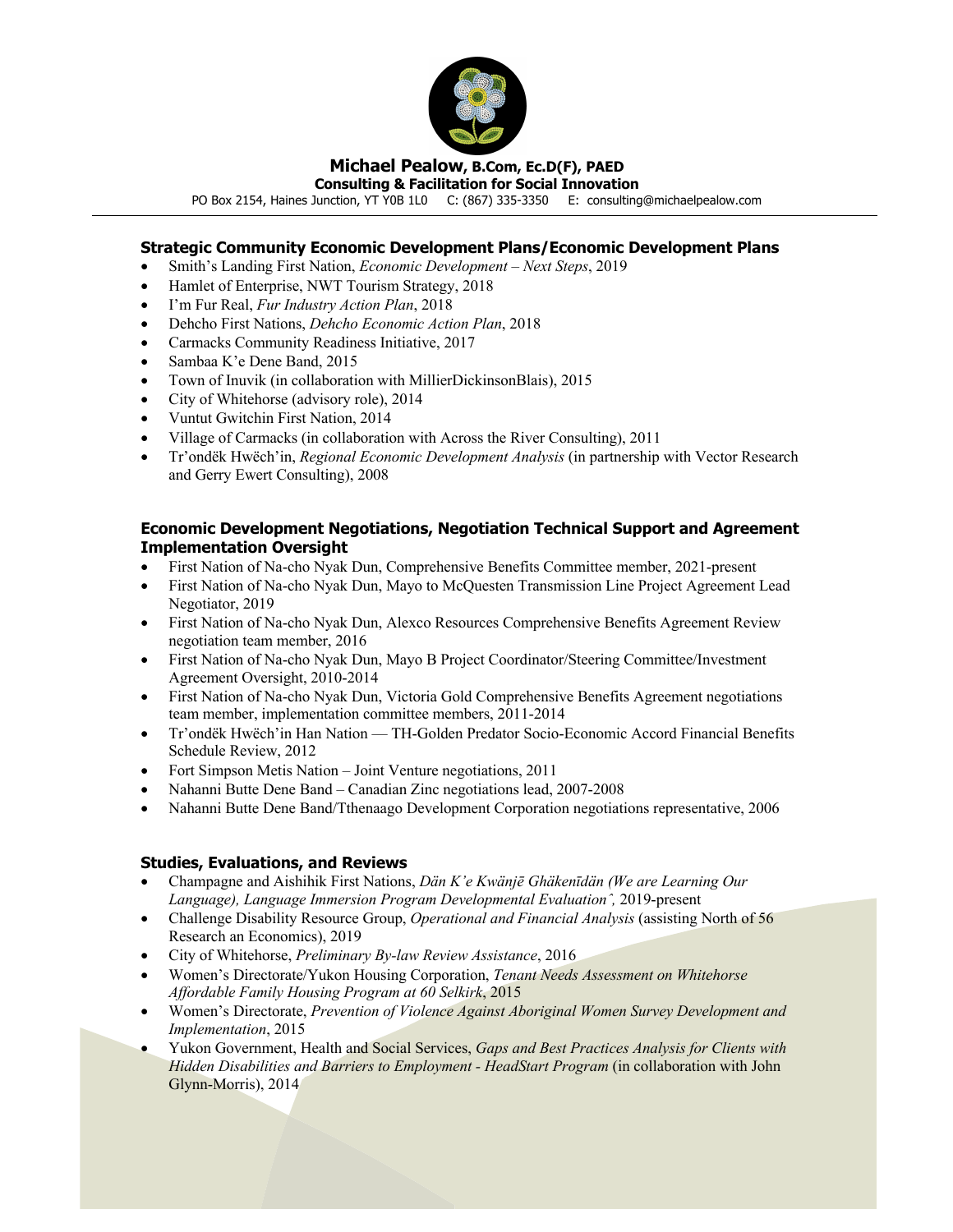

**Consulting & Facilitation for Social Innovation** PO Box 2154, Haines Junction, YT Y0B 1L0 C: (867) 335-3350 E: consulting@michaelpealow.com

- Government of Yukon, Advanced Education, *Yukon Skills Table – Labour Supply Study* (in collaboration with MillierDickinsonBlais), 2014
- Women's Directorate, *Yukon Aboriginal Women's Summits Implementation Projects Evaluation*, 2014
- Multicultural Centre of the Yukon, *Evaluation Plan and Evaluation Tools* (in collaboration with Tindall Consulting and Brittany Pearson Business Consulting, 2014
- Dehcho First Nations, *Interim Resource Development Agreement Funds – Program Review and Recommendations*, 2014
- Government of Yukon, Department of Economic Development, *Government Procurement Analysis* (in collaboration with Vector Research), 2013
- Taku River Tlingit First Nation, *First Nation/Development Corporation Governance Review*, 2013
- Gwich'in Tribal Council, *Organizational Review* (in collaboration with AMCES Association Management, Consulting, and Evaluation Services), 2013
- Klondike Development Organization, *Performance Review*, 2012
- Dease River Development Corporation, *First Nation Development Corporation Governance Analysis and Recommendations*, 2012
- First Nation of Na-cho Nyak Dun, *Aboriginal Housing Opportunities Program (AHOP) Review*, 2012
- Northern Cultural Expressions Society, *Situational Analysis, Discussion of Options and Recommendations*, 2010
- Nahanni Butte Dene Band, *The Mackenzie Gas Project's Potential Effects on Municipal Operations*, 2007
- Nahanni Butte Dene Band, *Nahanni Butte Dene Band – Strategies & Actions for Mitigating the Negative Impacts of the Mackenzie Valley Gas Project,* 2006

## **Feasibility Studies/Pre-Feasibility Studies/Investment and Opportunity Analysis**

- First Nation of Na-cho Nyäk Dun, *Reinventing the Na-cho Nyak Dun Government* (in development)
- Whitehorse Concerts, *Market Research,* 2016
- Vimy Heritage Housing Society, *Seniors Supportive Living Facility Needs Assessment – Market Research*, 2015
- Selkirk Development Corporation, *Real-estate Analysis*, 2014
- WildWise Yukon, *Market Feasibility Study*, 2014
- First Nation of Na-cho Nyäk Dun, *Mayo Industrial Incubator Facility Feasibility Study*, 2013
- Mundessa Development Corporation, *Opportunities Analysis*, 2012
- Grey Mountain Housing Society, *Options Analysis*, 2012
- Habitat For Humanity, *ReStore Scoping Document*, 2012
- Potluck Community Co-op, *Operational Model and Financial Feasibility Study* (Project lead, in collaboration with Luigi Zanasi, economist), 2011
- 12028 Yukon Inc., *Opportunity Analysis*, 2010
- Watson Lake Career Advancement Society, *Alternative Vocational Training Centre Pre-feasibility Study*, 2010
- Raven Recycling, *Materials Recovery Facility Feasibility Study*, 2009
- Tthenaago Development Corporation, *Analysis of [Confidential] as an Investment Opportunity*, 2009
- Pehdzeh Ki First Nation, *Jet B Fuel Facility Feasibility Study*, 2008
- Raven Recycling, *Feasibility Analyses of "Blue Box Collection Service/Neighbourhood Satellite Depots" and "Commercial Compost and Cardboard Collection Service"*, 2007
- ADK Corporate Group/Nogha Enterprises, Ltd., *Business Opportunity Assessment of the Prairie Creek Mine*, 2007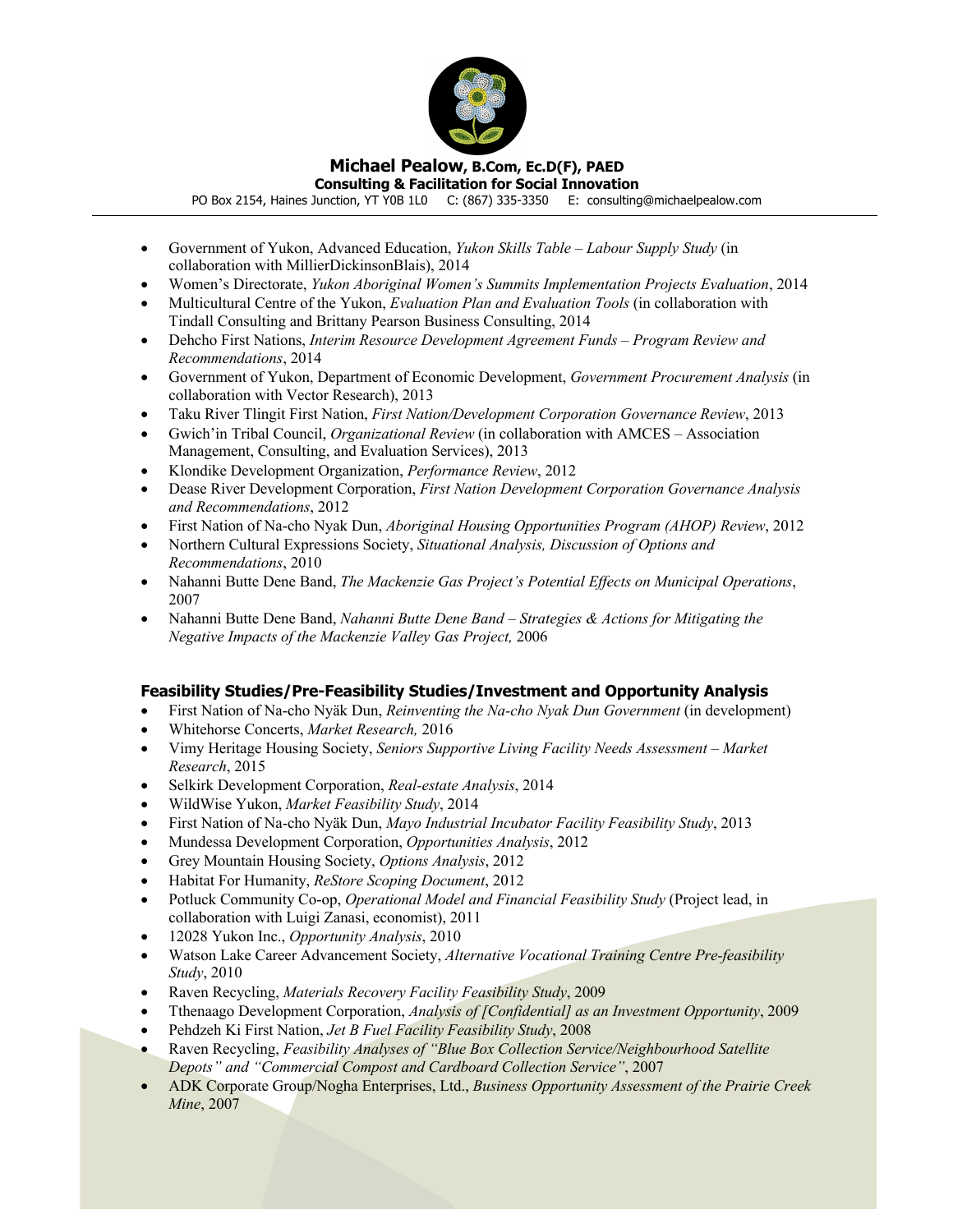

**Consulting & Facilitation for Social Innovation**

PO Box 2154, Haines Junction, YT Y0B 1L0 C: (867) 335-3350 E: consulting@michaelpealow.com

- City of Dawson*, Seasonal Worker Housing Needs Analysis,* 2007
- Jean Marie Development Corporation, *Analysis of "Checkpoint" as an Investment Opportunity*, 2006
- Jean Marie Development Corporation, *Multi-Purpose Facility Feasibility Study*, 2006

### **Business and Other Business-Related Plans, and Business Counselling Service Delivery**

- Yukon University, *PIVOT Program* (business counsellor), 2020
- Hotel Business Plan, assisting PlanIt North, 2019
- Champagne and Aishihik First Nations Language Program, *Planning/Financial Model*, 2018
- Northern Front Studio, *Yukon Innovation Hub Financial Plan*, 2017
- Children First Society, *Business Plan*, 2015
- Habitat for Humanity Yukon, 2015
- Tr'ondëk Hwëch'in Han Nation, *Enterprise Support Service Pilot Project*, 2013-2014
- Champagne and Aishihik Community Corporation, *Financial Plan*, 2014
- Grey Mountain Housing Society, *Financial Plans*, 2014
- Yukon Bluegrass Society, *Business Plan*, 2014
- Climate Clothing, *Marketing Plan*, 2014
- Council of Yukon First Nations and Yukon Government, *e-Commerce Yukon Project*, 2009-2013
- Champagne-Aishihik Community Corporation, *Financial Plan*, 2013
- Vimy Heritage Housing Society, *Business* Plan, 2013
- Dancing Raven Gift Shop, *Business* Plan, 2012
- Northern Front Studio, *Business* Plan, 2011
- Towcho Transport, *Business* Plan, 2011
- Yowza! Personal Presentation Skills, *Marketing Plan*, 2011
- Northern Cultural Expressions Society, *Business* Plan, 2011
- Dreams Happen, *Business* Plan, 2011
- Pehdzeh Ki Contractors, Ltd., *Business* Plan, 2010
- Acho Dene Native Crafts, *Business* Plan, 2008
- Nahanni Butte General Store, *Business* Plan, 2008
- Jean Marie Development Corporation, *Business* Plan, 2007
- Wolfe Trail Slashing, *Business* Plan, 2006

## **Speaking Engagements and Workshops**

*Recurring workshops*

- Economic Developers Association of Canada/University of Waterloo, *Strategic Economic Development Planning* (half-day workshop), bi-annually since 2012
- Economic Developers Association of Canada/University of Waterloo, *Industry, Government, and First Nation Relations* (half-day workshop), bi-annually since 2012
- AFOA Canada*, Introduction to Economic Development* (two-day workshop), 2010 (Whitehorse and Saskatoon, 2011 (Enoch and Vancouver), 2013 (Winnipeg), 2015 (Winnipeg)

*One-time engagements*

• AFOA Canada and the National Aboriginal Capital Corporations Association, "*Assessing Loans and Business Plans" course development and pilot delivery*, 2020-2021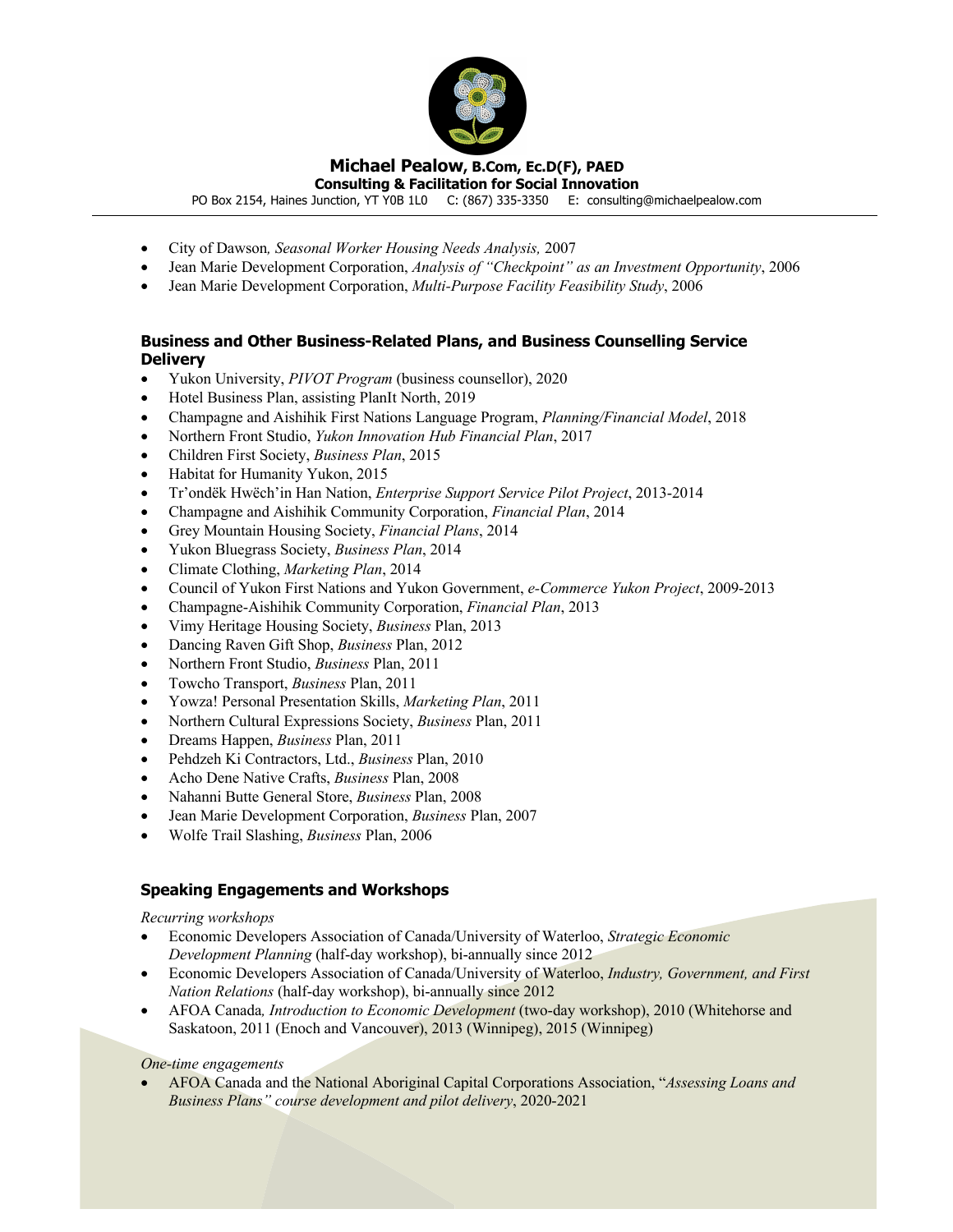

**Consulting & Facilitation for Social Innovation** PO Box 2154, Haines Junction, YT Y0B 1L0 C: (867) 335-3350 E: consulting@michaelpealow.com

- Volunteer Bénévoles Yukon, *Unsticking*, 2021
- AFOA Canada, *Strategy and Decisions* (two-day workshop), 2021
- AFOA Canada, Certified Aboriginal Public Administrator, *Planning and Organization*, 2021
- AFOA Canada, *Community Economic Development* (one-day workshop), Apr and Jul 2021
- Deisleen Development Corporation, *Governance Workshop*, 2020
- Children First Society, *Imagining the Future of Early Childhood Education in the NWT* (facilitation and event summary), 2020
- AFOA Canada, Certified Aboriginal Public Administrator, *Community Economic Development Module*, 2020
- AFOA Canada, *Strategy and Decisions* (two-day workshop), 2020
- Council for the Advancement of Native Development Officers, 2019 Youth Economic Development Summit, *Introduction to Economic Development – The Game Show*
- Smith's Landing First Nation, *Introduction to Economic Development*, 2019
- Economic Developers Association of Canada, *What do you do when nobody knows what you do*, 2018 Conference
- AFOA Canada, *Developing Business Plans and Funding Proposals* (one-day workshop), 2017
- Reconciliation Canada, *Economic Development and Reconciliation*, 2016
- Liard First Nation Development Corporation, *Governance Workshop* (one-day workshop), 2015
- Yukon UpStarts Conference, *Introduction to Business Workshop* (two-day workshop), 2015
- Economic Developers Association of Canada/University of Waterloo, *Strategic Economic Development Planning* (pre-conference seminar), 2015
- Vuntut Gwichin First Nation, *Introduction to Business Workshop* (two-day workshop), 2013
- Northern Cultural Expressions Society, *Governance Workshop* (half-day workshop), 2013
- Taku River Tlingit First Nation, *Board/Council Governance Workshop*, 2013
- Aboriginal Financial Officers Association of Canada, *Introduction to Economic Development* (online), 2006-2012
- Northern Economic Development Practitioners Conference, *Developing the Economic Developer: A Case Study*, 2012
- Dawson City Chamber of Commerce, *e-Commerce: A World of Potential*, 2012
- Economic Developers Association of Canada, *Impacts and Benefits Agreements*, 2012 Conference
- Economic Developers Association of Canada/University of Waterloo, *Time Management for Economic Developers/Project Management Case Study* (one-day workshop), 2012
- 62nd International Canada-France Convention, *Canada: Un pays de nations diverses*, 2012
- Siberian North and Arctic in the Context of the Global Demands of the 21<sup>st</sup> Century, *Yukon: Opportunities and Challenges*, 2011
- e-Commerce Yukon Project, *e-Commerce: A World of Potential*, 2010
- Klondike Development Organization, Introduction to Economic Development Workshop (half-day workshop), 2010
- Klondike Development Organization, *Introduction to Contracting* (half-day workshop), 2010
- Liard First Nation Pipeline and Mining Conference, *Entrepreneur Capacity Development for Communities and Industry*, 2009
- Foundations Conference, *Developing the Economic Developer: A Case Study*, 2009